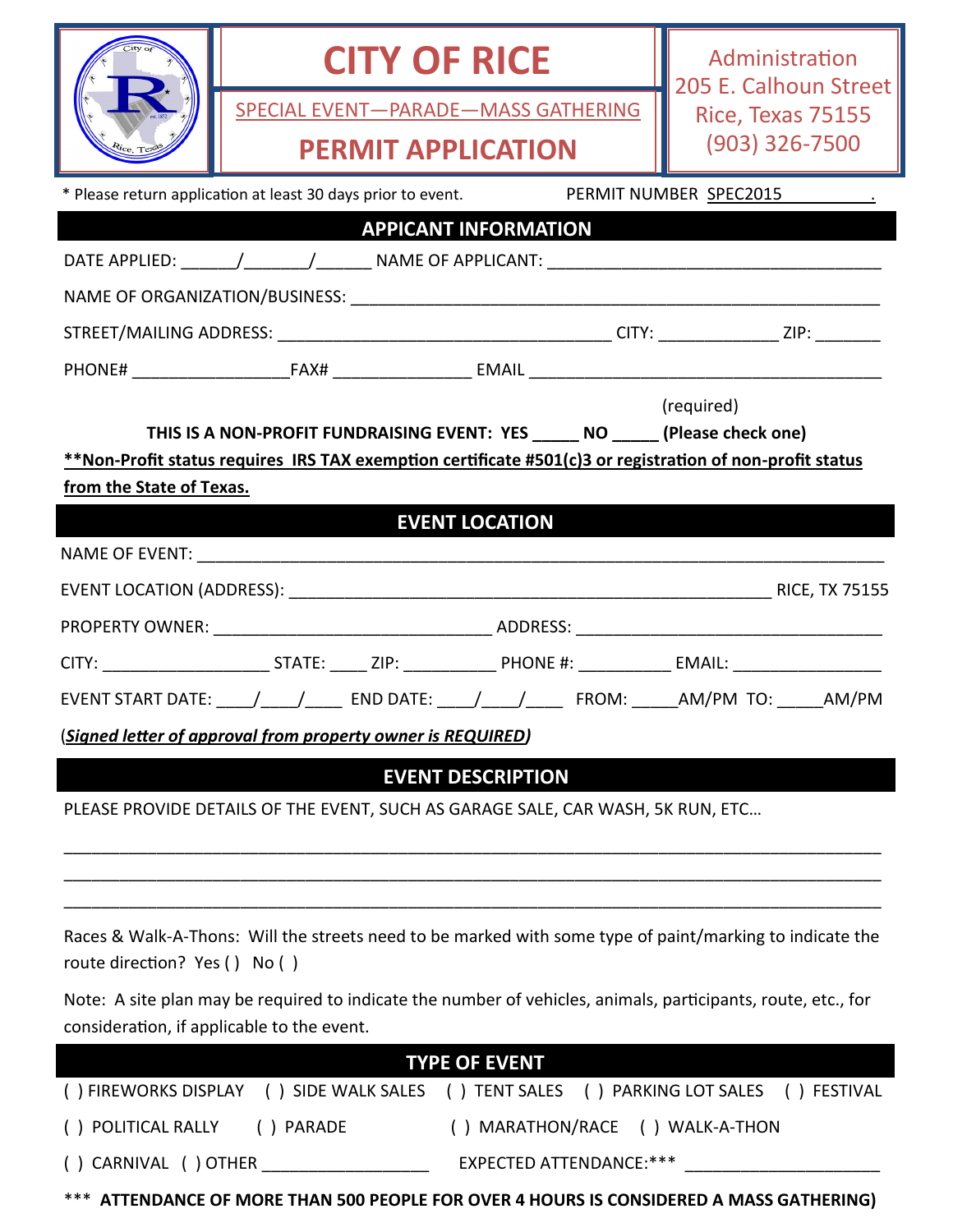# **SIGNAGE**

*On-premise signs.* A total of four signs, with a maximum square footage of 16 square feet and a maximum height of five feet may be placed on-premise. All on-premise, free-standing special event signs must be made of corrugated plastic, otherwise known as coroplast signs. Theses signs shall be supported by t-posts on each side. The applicant may also hang two banner signs of up to sixty (60) square feet on the building or on the general business sign.

*Erection and removal of signs.* Such signs may be erected seven days prior to the event and must be removed at the conclusion of the event. Signs cannot be placed any closer than 10.5 feet from the back of the cur or the edge of the street pavement. Any signs determined to be in a location that causes an obstruction or considered to be an immediate or potential hazard to public safety may be removed. Temporary window signs, posters, pennants, search lights, balloons (not exceeding one foot in diameter when inflated), and other similar items may be permitted.

### *Non-profit special event off-premise signs:*

- (1) All non-profit off-premise special event signs must be made of corrugated plastic, otherwise known as coroplast signs. Non-profit off premise special event signs shall be supported by t-posts on each side.
- (2) Each permit will allow a non-profit organization to place a maximum of six (6) off-premise special event signs.
- (3) There shall be only one non-profit off-premise special event sign per lot, parcel or tract of land.
- (4) Non-profit off-premise special event signs shall only be allowed on private property. Written permission from the property owner must be submitted with each application.
- (5) Non-profit off-premise special event signs may be erected fourteen (14) days prior to the event and must be removed at the conclusion of the event.
- (6) Non-profit off-premise special event signs shall not exceed thirty-two (32) square feet in size.
- (7) Non-profit off-remise special event signs along city streets must be placed a minimum of ten and onehalf (10.5) feet from the edge of the roadway.

## **NON-PROFIT OFF-PREMISE SIGN LOCATIONS**

Non-profit organizations must provide written consent from the property owners if you wish to place offpremise signs to advertise your event.

| <b>Permission Received</b> |
|----------------------------|
| (Staff Use Only)           |
| ) Permission Received      |
| (Staff Use Only)           |
| Permission Received        |
| (Staff Use Only)           |
| ) Permission Received      |
| (Staff Use Only)           |
| ) Permission Received      |
| (Staff Use Only)           |
| ) Permission Received      |
| (Staff Use Only)           |
|                            |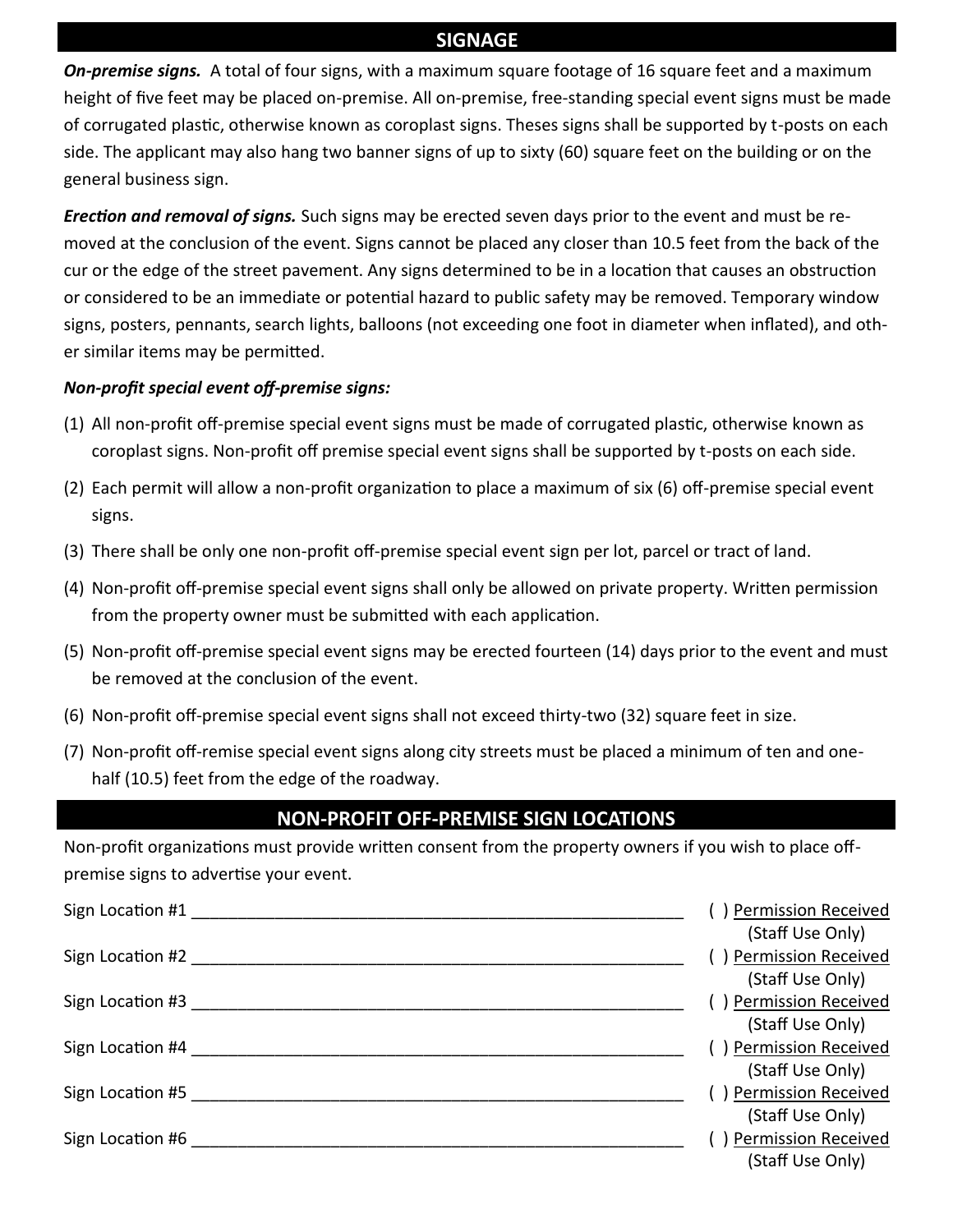|                                                                                                                                                   |  | <b>ANIMALS</b>   |  |  |  |
|---------------------------------------------------------------------------------------------------------------------------------------------------|--|------------------|--|--|--|
| Will there be any animals involved with this event? () Yes () No                                                                                  |  |                  |  |  |  |
| If so, how will the animals be used: () Petting Zoo () Pony Rides () Other ________________________                                               |  |                  |  |  |  |
| How many animals and what type of animals will be used in this event? [100] How many animals and what type of animals will be used in this event? |  |                  |  |  |  |
|                                                                                                                                                   |  |                  |  |  |  |
| <b>INSURANCE INFORMATION-REQUIRED FOR MASS GATHERINGS ONLY</b>                                                                                    |  |                  |  |  |  |
|                                                                                                                                                   |  |                  |  |  |  |
|                                                                                                                                                   |  |                  |  |  |  |
|                                                                                                                                                   |  |                  |  |  |  |
|                                                                                                                                                   |  | <b>CHECKLIST</b> |  |  |  |
| Completed Application                                                                                                                             |  |                  |  |  |  |
| Site Plan                                                                                                                                         |  |                  |  |  |  |
| Fees (if applicable)                                                                                                                              |  |                  |  |  |  |
| Copy of Insurance Certificate                                                                                                                     |  |                  |  |  |  |
| Copy of 501(c)3 letter from IRS (for non-profit fundraising events)                                                                               |  |                  |  |  |  |

## **ACKNOWLEDGEMENT/SIGNATURE**

#### *ACKNOWLEDGEMENT/SIGNATURE:*

Route to:

I HEREBY CERTIFY THAT I HAVE READ AND EXAMINED THIS APPLICATION AND KNOW THE SAME TO BE TRUE AND CORRECT. ALL PROVISIONS OF LAWS AND ORDINANCES GOVERNING THIS TYPE OF WORK WILL BE COMPLIED WITH WHETHER SPECIFIED HEREIN OR NOT. THE GRANTING OF A PERMIT DOES NOT PRESUME TO GIVE AUTHORITY TO VIOLATE OR CANCELTHE PROVISIONS OF ANY STATE OR LOCAL LAW REGULATING CONSTRUCTIONOR THE PERFORMANCE OF CONSTRUCTION. THE ISSUANCE OF AN EVENT PERMIT NEITHER EXEMPTS NOR MODIFIES ANY COVENANTS, DEED RESTRICTIONS, CITYORDINANCES AND/OR STATE OR FED-ERAL LAWS WHETHER HEREIN SPECIFIED OR NOT.

# **CITY PERSONNEL USE ONLY**

|                                                                             | <b>CONTACT</b> | <b>TITLE</b>                       | <b>PHONE#</b>     | <b>APPROVAL</b>         |  |  |
|-----------------------------------------------------------------------------|----------------|------------------------------------|-------------------|-------------------------|--|--|
| Code Enforcement                                                            | Ashley Shaw    | Code Compliance Ofcr. 903-326-7500 |                   |                         |  |  |
| <b>Police Department</b>                                                    | Larry Cheek    | Police Chief                       | 903-326-4146      |                         |  |  |
| Administration                                                              | Tonya Roberts  | City Administrator                 | 903-326-7500      |                         |  |  |
| Note: Please return within 5 working days to the Administration Department. |                |                                    |                   |                         |  |  |
| DEPOSIT: \$ (Will be refunded upon satisfactory clean-up)                   |                |                                    |                   | <b>SCHEDULE OF FEES</b> |  |  |
| TOTAL FEES: \$ (Non-Profit fundraising events are exempt                    |                |                                    | Permit            |                         |  |  |
| From paying permit fees)                                                    |                | Police                             |                   |                         |  |  |
|                                                                             |                |                                    | <b>Total Fees</b> |                         |  |  |